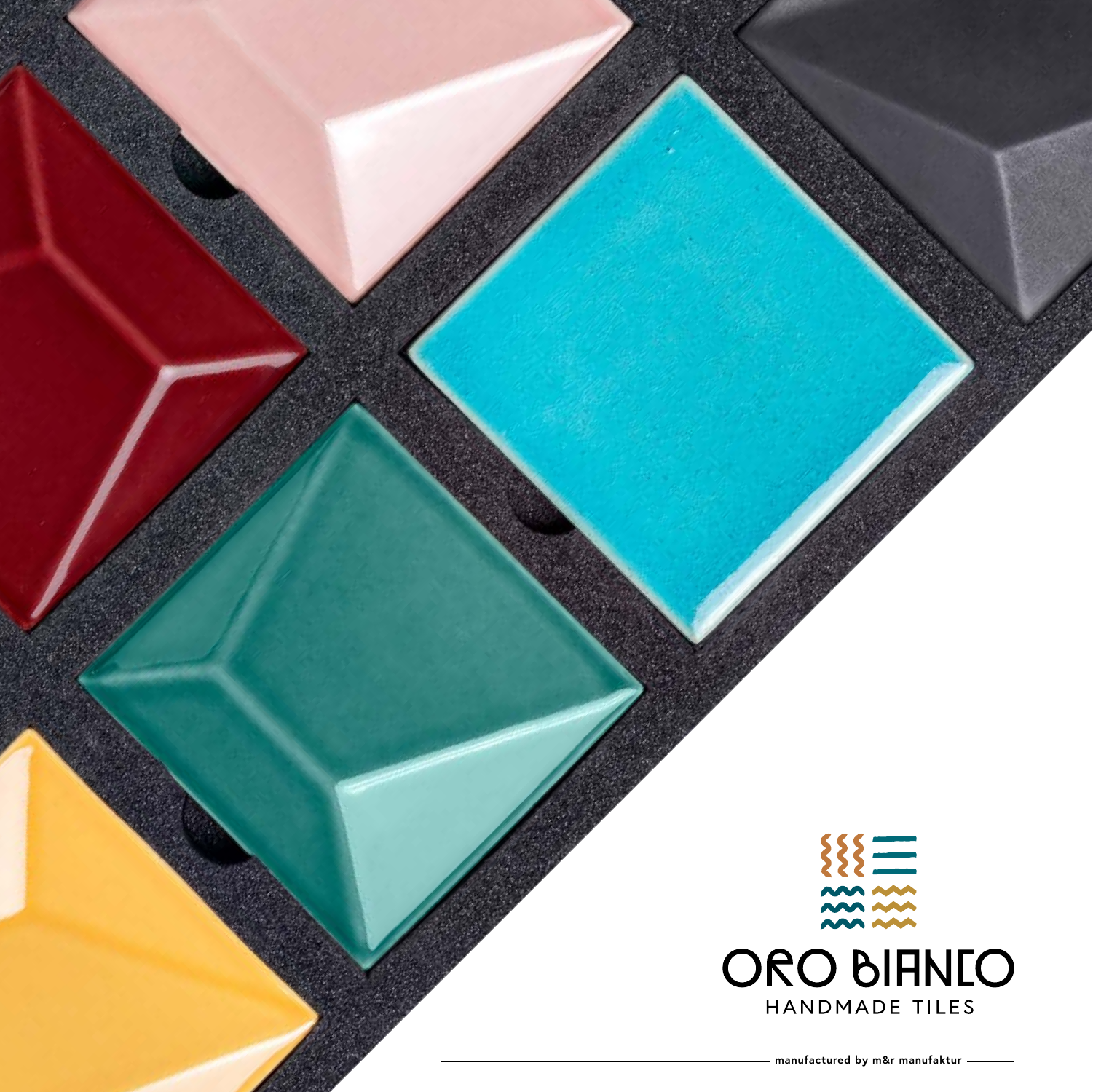# **FLIESENDESIGN NACH KUNDENWUNSCH**

Die dreidimensionalen Keramikfliesen ORO BIANCO HANDMADE TILES werden nach Kundenwunsch, mit viel Liebe zum Detail und in Handarbeit gefertigt. Jede Fliese ist ein Unikat. Farbe, Form und Glasur sind dabei freie Variablen, die fast unendliche Gestaltungsmöglichkeiten eröffnen.

### **CUSTOM TILES DESIGN**

The three-dimensional ceramic tiles ORO BIANCO HANDMADE TILES are handmade according to the customer's wishes, with a lot of passion for detail. Each tile is unique. Colour, shape and glaze are free variables that open up almost unlimited design possibilities.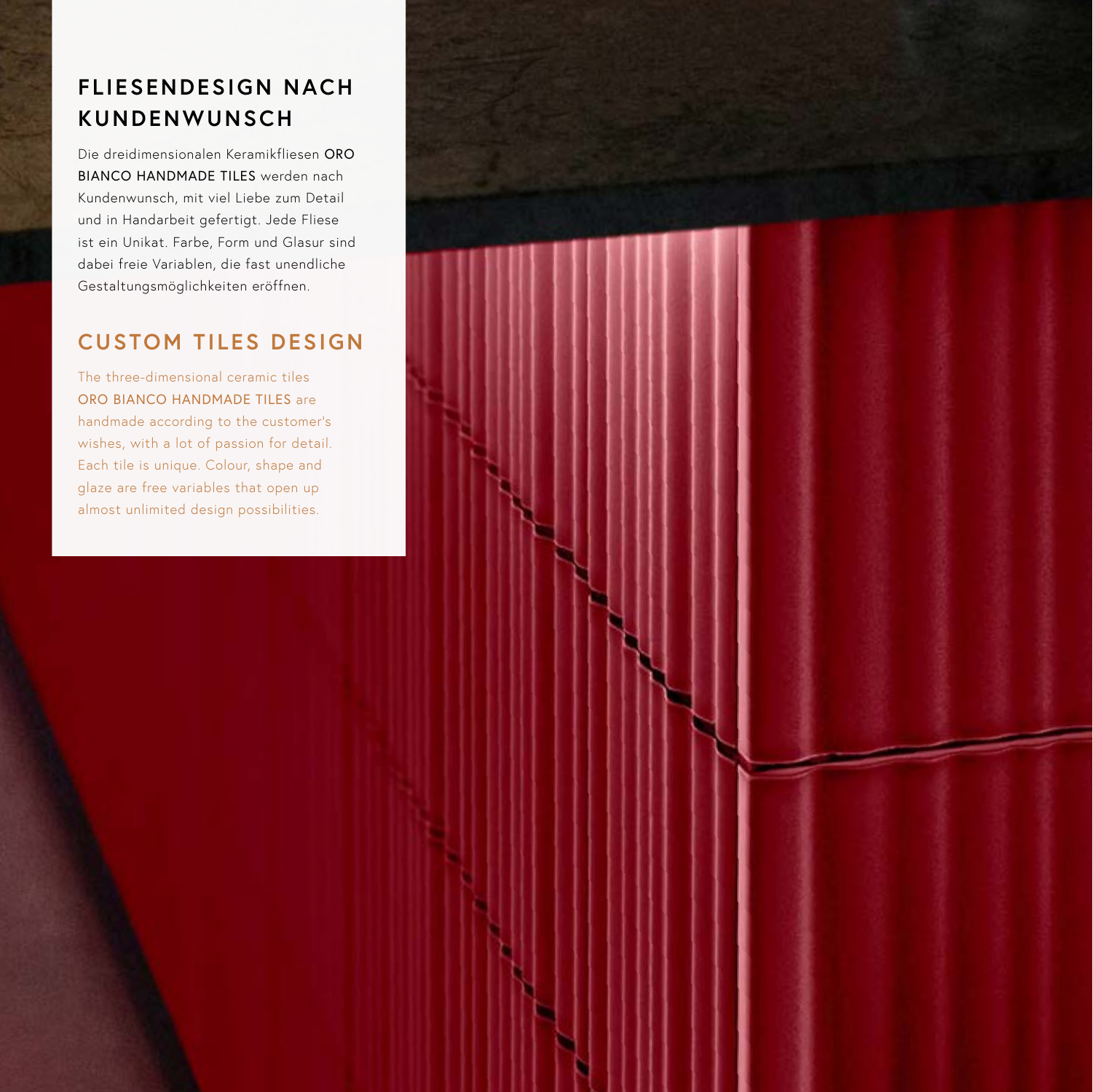## **DAS WEISSE GOLD DES WESTERWALDES**

Die Designfliesen werden in der traditionsreichen m&r Manufaktur im Herzen des Westerwaldes in Deutschland hergestellt. Das Keramikwerk verwendet für die Fertigung das charakteristisch weiße Westerwälder Steinzeug. Zu Beginn der Barockzeit wurde der hell brennende Ton weltweit bekannt und berühmt für seine Qualität und besondere Farbe. Es entstand der Begriff "das weiße Gold des Westerwaldes", eben ORO BIANCO.

## **THE WHITE GOLD OF THE WESTERWALD**

The design tiles are produced in the traditional m&r Manufaktur in the heart of the Westerwald in Germany. The ceramic factory uses the characteristic white Westerwald stoneware for production. At the beginning of the baroque period, the brightly firing clay became known worldwide and famous for its quality and special colour. The term "the white gold of the Westerwald", ORO BIANCO, was coined.









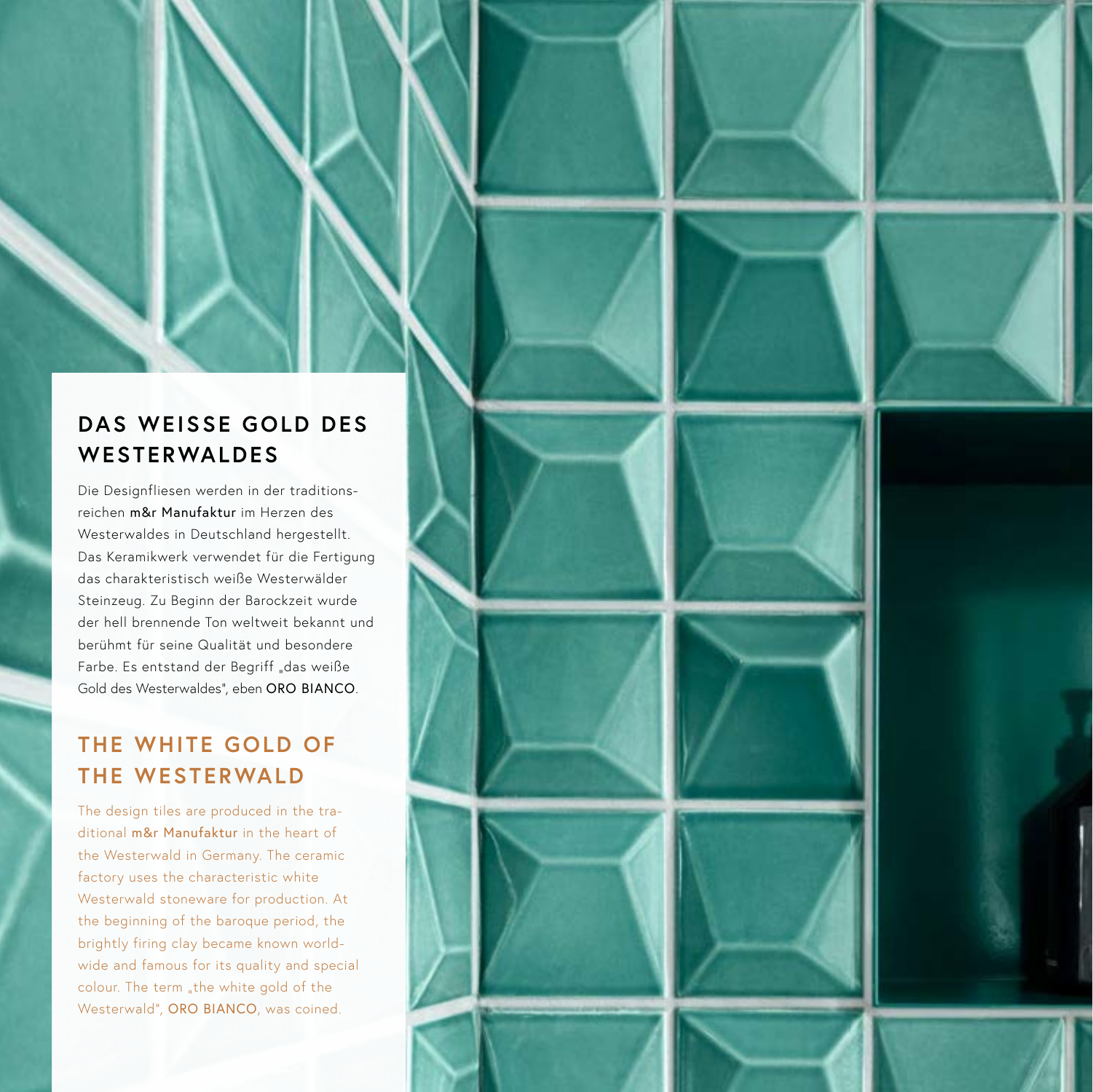## **ORO BIANCO TILES KOLLEKTIONEN**

Die ausgesuchten Kollektionen bieten ver schiedene Designs und außergewöhnliche Wandgestaltung für öffentliche und private Räume. Aufgrund der besonderen Eigenschaf ten der Keramik können die Fliesen sowohl im Außen - als auch im Innenbereich genutzt werden.

Weitere Informationen unter www.orobiancotiles.com

# **ORO BIANCO TILES COLLECTIONS**

The selected collections offer different designs and extraordinary wall decoration for public and private spaces. Due to the special properties of the ceramic, the tiles can be used both outdoors and indoors.

Further information at www.orobiancotiles.com

ZENO

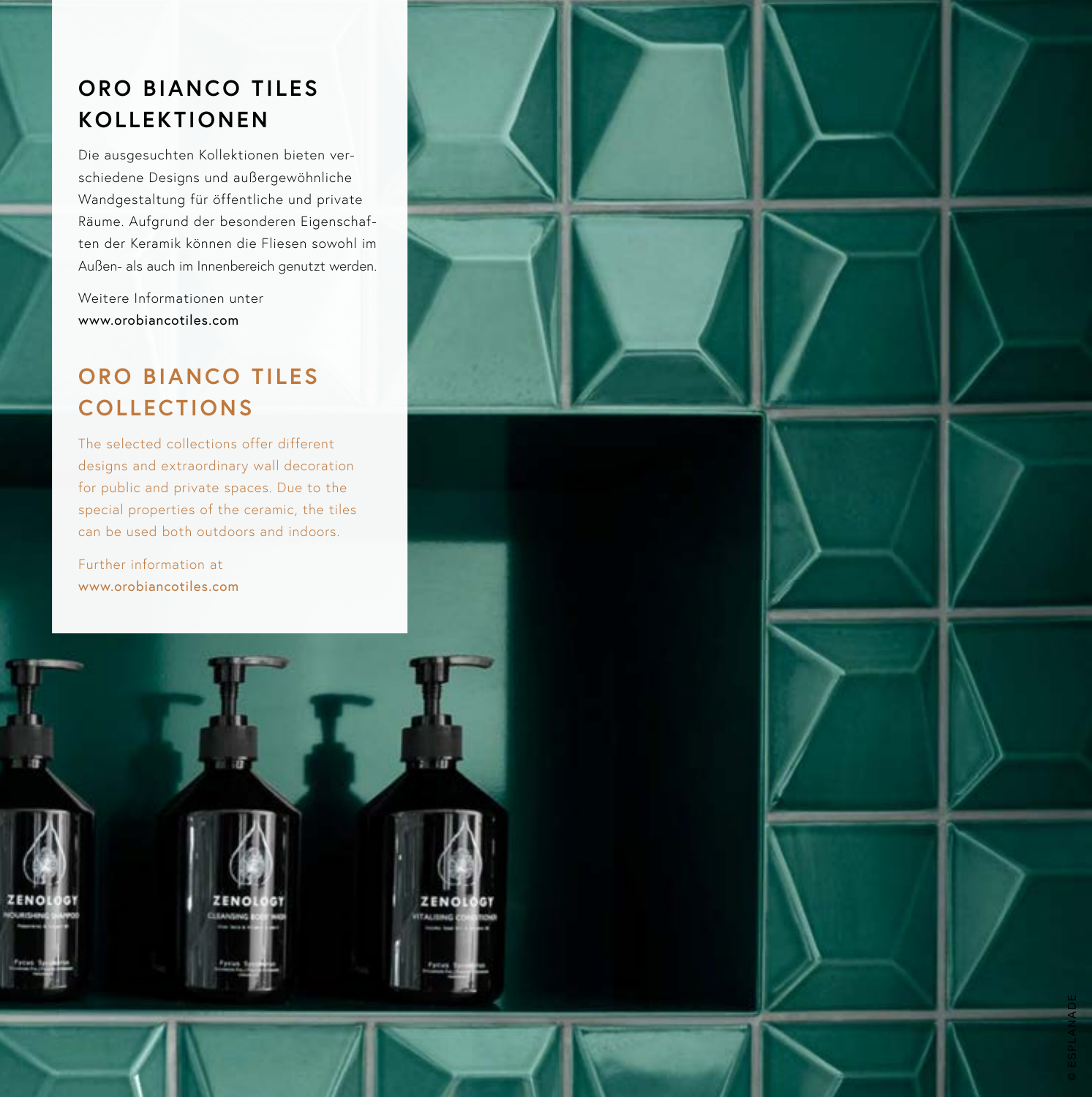





#### **SAMPLEBOX**

Die Samplebox enthält eine Zusammenstellung ausgewählter Fliesen der ORO BIANCO- Kollektionen. Sie bietet die Möglichkeit die ORO BIANCO TILES live anzusehen und die besonderen Formen und Oberflächen haptisch zu erleben.

Bestellungen gerne über info@orobiancotiles.com

### **SAMPLE BOX**

The sample box includes a compilation of selected tiles from the ORO BIANCO collections. It offers the opportunity to see the ORO BIANCO TILES live and to experience the special shapes and surfaces haptically.

Orders can be placed via info@orobiancotiles.com